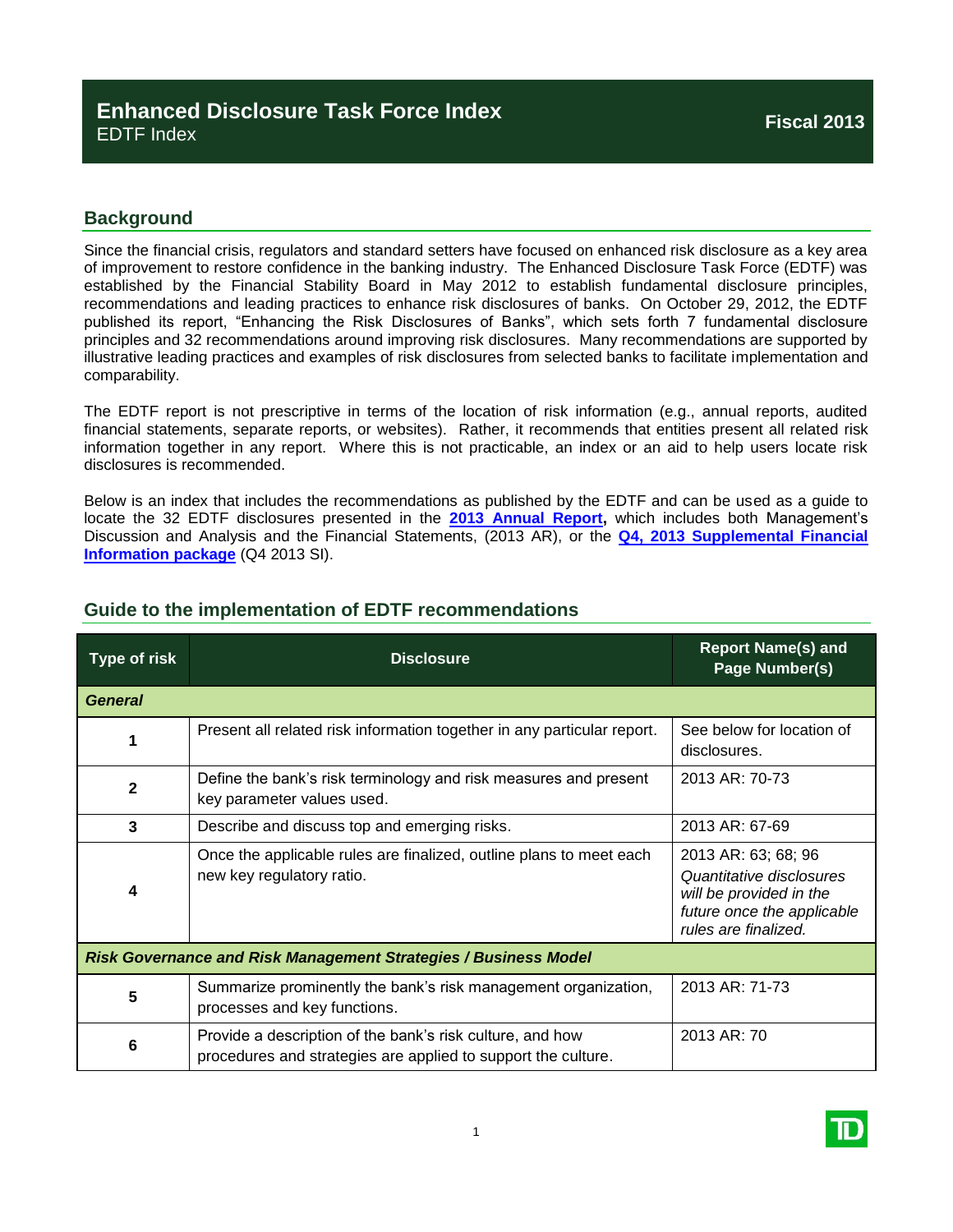| <b>Type of risk</b>                              | <b>Disclosure</b>                                                                                                                                                                                                                                                                                                                                                                                                                                                                                                                                                                                 | <b>Report Name(s) and</b><br>Page Number(s) |  |  |
|--------------------------------------------------|---------------------------------------------------------------------------------------------------------------------------------------------------------------------------------------------------------------------------------------------------------------------------------------------------------------------------------------------------------------------------------------------------------------------------------------------------------------------------------------------------------------------------------------------------------------------------------------------------|---------------------------------------------|--|--|
| $\overline{7}$                                   | Describe the key risks that arise from the bank's business models<br>and activities, the bank's risk appetite in the context of its business<br>models and how the bank manages such risks.                                                                                                                                                                                                                                                                                                                                                                                                       | 2013 AR: 62; 74-75; 82;<br>84; 86; 91-92    |  |  |
| 8                                                | Describe the use of stress testing within the bank's risk governance<br>and capital frameworks.                                                                                                                                                                                                                                                                                                                                                                                                                                                                                                   | 2013 AR: 73                                 |  |  |
| <b>Capital Adequacy and Risk Weighted Assets</b> |                                                                                                                                                                                                                                                                                                                                                                                                                                                                                                                                                                                                   |                                             |  |  |
| $\boldsymbol{9}$                                 | Provide minimum Pillar 1 capital requirements, including capital<br>surcharges for G-SIBs and the application of counter-cyclical and<br>capital conservation buffers.                                                                                                                                                                                                                                                                                                                                                                                                                            | 2013 AR: 57-59<br>Q4 2013 SI: 53-54; 57-58  |  |  |
| 10                                               | Summarize information contained in the composition of capital<br>templates adopted by the Basel Committee to provide an overview<br>of the main components of capital, including capital instruments<br>and regulatory adjustments.                                                                                                                                                                                                                                                                                                                                                               | Q4 2013 SI: 53-55                           |  |  |
| 11                                               | Present a flow statement of movements since the prior reporting<br>date in regulatory capital.                                                                                                                                                                                                                                                                                                                                                                                                                                                                                                    | Q4 2013 SI: 56                              |  |  |
| 12                                               | Qualitatively and quantitatively discuss capital planning within a<br>more general discussion of management's strategic planning.                                                                                                                                                                                                                                                                                                                                                                                                                                                                 | 2013 AR: 58-60; 99                          |  |  |
| 13                                               | Provide granular information to explain how risk-weighted assets<br>(RWAs) relate to business activities and related risks.                                                                                                                                                                                                                                                                                                                                                                                                                                                                       | 2013 AR: 62<br>Q4 2013 SI: 5-9              |  |  |
| 14                                               | Present a table showing the capital requirements for each method<br>used for calculating RWAs for credit risk and disclose information<br>about significant models used.                                                                                                                                                                                                                                                                                                                                                                                                                          | 2013 AR: 75; 77-78; 84-85<br>Q4 2013 SI: 52 |  |  |
| 15                                               | Tabulate credit risk in the banking book showing average<br>probability of default (PD) and LGD as well as exposure at default<br>(EAD), total RWAs and RWA density for Basel asset classes and<br>major portfolios within the Basel asset classes at a suitable level of<br>granularity based on internal ratings grades. For non-retail banking<br>book credit portfolios, internal rating grades and PD bands should<br>be mapped against external credit ratings and the number of PD<br>bands presented should match the number of notch-specific ratings<br>used by credit rating agencies. | 2013 AR: 76-80                              |  |  |
| 16                                               | Present a flow statement that reconciles movements in RWAs for<br>the period for each RWA risk type.                                                                                                                                                                                                                                                                                                                                                                                                                                                                                              | 2013 AR: 61                                 |  |  |

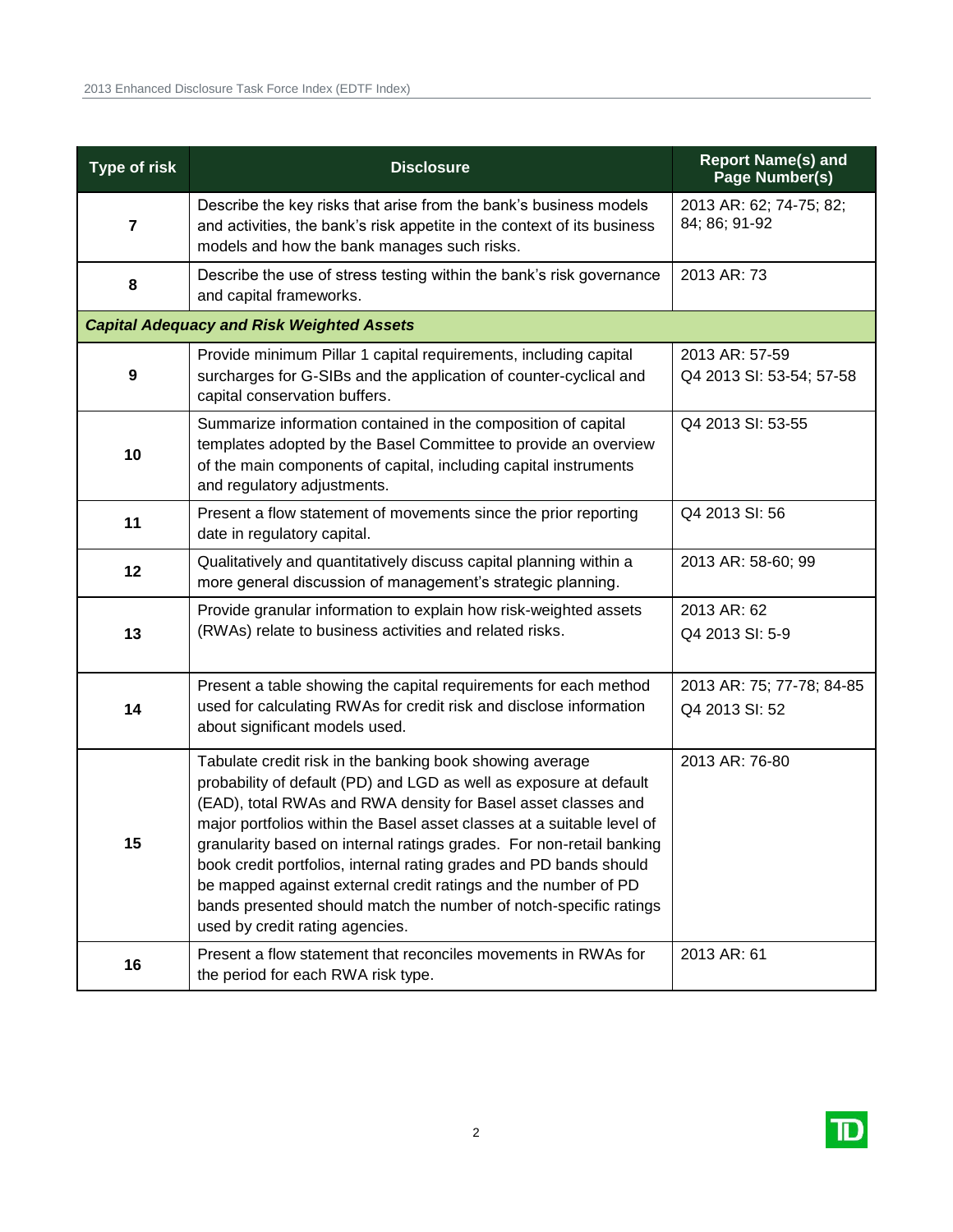| <b>Type of risk</b> | <b>Disclosure</b>                                                                                                                                                                                                                                                                                                                                                             | <b>Report Name(s) and</b><br>Page Number(s)                                                                                             |
|---------------------|-------------------------------------------------------------------------------------------------------------------------------------------------------------------------------------------------------------------------------------------------------------------------------------------------------------------------------------------------------------------------------|-----------------------------------------------------------------------------------------------------------------------------------------|
| 17                  | Provide a narrative putting Basel Pillar 3 back-testing requirements<br>into context.                                                                                                                                                                                                                                                                                         | 2013 AR: 85; 90<br>Q4 2013 SI: 45-47; 50; 52<br>Additional quantitative<br>information will be<br>implemented in future<br>disclosures. |
| <b>Liquidity</b>    |                                                                                                                                                                                                                                                                                                                                                                               |                                                                                                                                         |
| 18                  | Describe how the bank manages its potential liquidity needs and<br>provide a quantitative analysis of the components of the liquidity<br>reserve held to meet these needs.                                                                                                                                                                                                    | 2013 AR: 91-94                                                                                                                          |
| <b>Funding</b>      |                                                                                                                                                                                                                                                                                                                                                                               |                                                                                                                                         |
| 19                  | Summarize encumbered and unencumbered assets in a tabular<br>format by balance sheet categories, including collateral received<br>that can be re-hypothecated or otherwise redeployed.                                                                                                                                                                                        | 2013 AR: 95; 183                                                                                                                        |
| 20                  | Tabulate consolidated total assets, liabilities and off-balance sheet<br>commitments by remaining contractual maturity at the balance<br>sheet date.                                                                                                                                                                                                                          | 2013 AR: 96-98                                                                                                                          |
| 21                  | Discuss the bank's funding strategy, including key sources and any<br>funding concentrations.                                                                                                                                                                                                                                                                                 | 2013 AR: 95-96                                                                                                                          |
| <b>Market Risk</b>  |                                                                                                                                                                                                                                                                                                                                                                               |                                                                                                                                         |
| 22                  | Provide information that facilitates users' understanding of the<br>linkages between line items in the balance sheet and the income<br>statement with positions included in the traded market risk<br>disclosures (using the bank's primary risk management measures<br>such as Value at Risk (VaR)) and non-traded market risk<br>disclosures.                               | 2013 AR: 83                                                                                                                             |
| 23                  | Provide further qualitative and quantitative breakdowns of<br>significant trading and non-trading market risk factors that may be<br>relevant to the bank's portfolios beyond interest rates, foreign<br>exchange, commodity and equity measures.                                                                                                                             | 2013 AR: 85-88                                                                                                                          |
| 24                  | Provide qualitative and quantitative disclosures that describe<br>significant market risk measurement model limitations,<br>assumptions, validation procedures, use of proxies, changes in risk<br>measures and models through time and descriptions of the reasons<br>for back-testing exceptions, and how these results are used to<br>enhance the parameters of the model. | 2013 AR: 84-85                                                                                                                          |